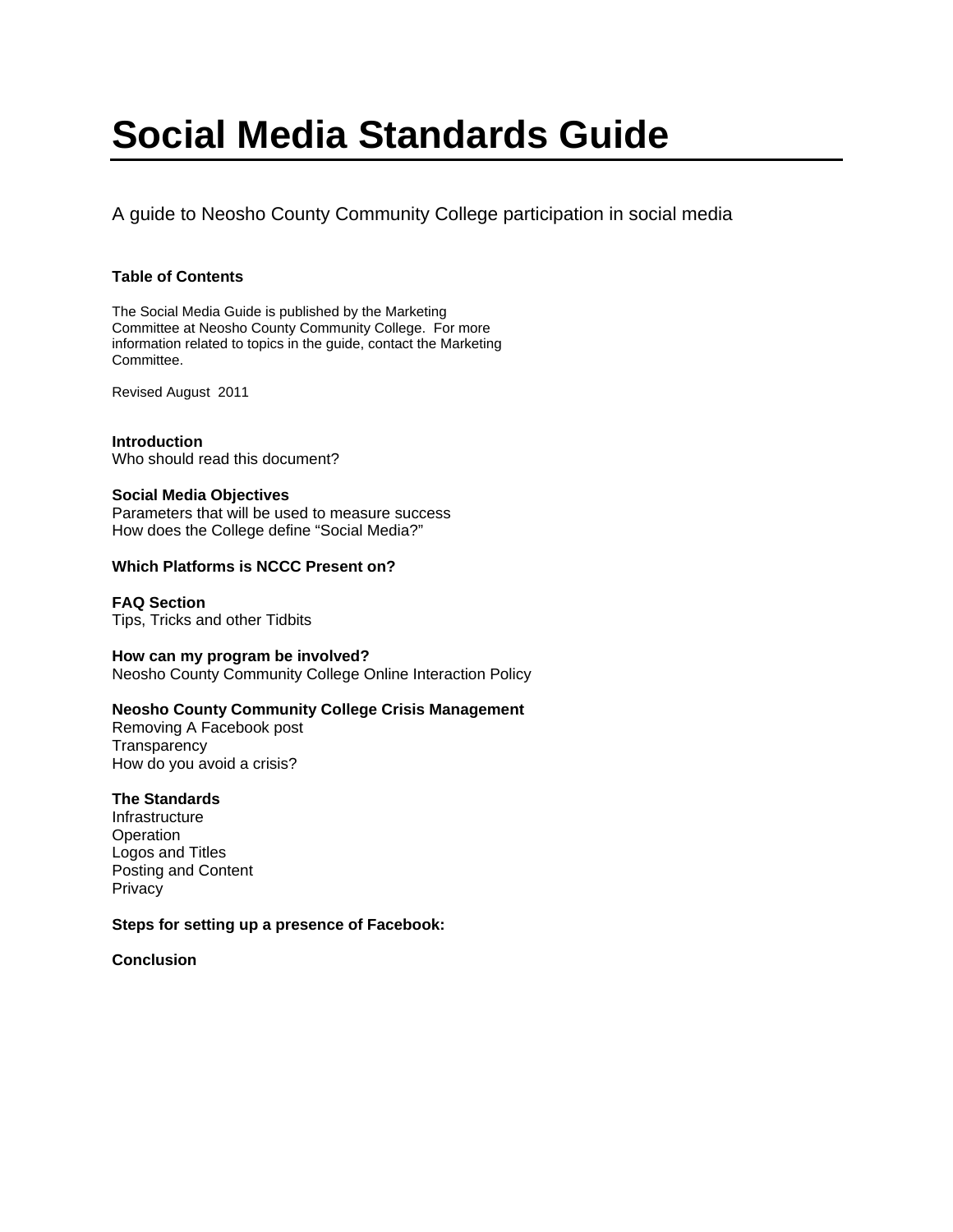This document has been developed to provide a framework to guide the College's participation in social media. Having an established framework will help us to build brand equity with our target audiences by reinforcing key messages and establishing a consistent voice to represent the College. Due to the ever-changing nature of social media, the Internet, and the technology, which drives it, we must stay active in watching for changes in trends, best practices and emerging ideas. These standards will be adjusted as issues and new practices arise in conjunction with the overall communication goals of the College.

## **Who should read this document?**

If you are a NCCC employee or affiliate who is either creating and/or participating on a social media platform, it is important that you familiarize yourself with the College's social media standards. It is our goal to ensure that whenever a person is representing NCCC via social media they are familiar with these standards, as well as, our social media objectives.

## **Introduction**

## **Objectives**

• Build an online community of supporters for the College

• Foster relationships with existing and potential students as well as faculty, staff and the community at large

- Increase enrollment and maintain retention of current NCCC students
- Increase brand engagement and visibility within the community

#### **Parameters that will be used to measure success**

- Participation the extent to which users engage with Neosho County Community College's content
- Influence the size of the user base subscribed to your content

• Web traffic – the amount of unique visitors, page views to Neosho County Community College's web site

#### **How does the College define "Social Media?"**

Neosho County Community College defines social media as the combination of technology and social interaction to encourage and create dialogue between the College and its target audiences. The web provides many social platforms where social networking can take place. Neosho County Community College has chosen to participate and be present on a number of these platforms. Some examples of various social media platforms are listed below. The channels listed below represent networks where Neosho County Community College is currently participating.

Essentially, any online platform where dialogue can take place between two or more parties can be considered a social medium.

#### **Social Media Objectives**

**Facebook Twitter You Tube MySpace Blogs Flickr LinkedIn Yelp** 

**Facebook – YouTube – Twitter**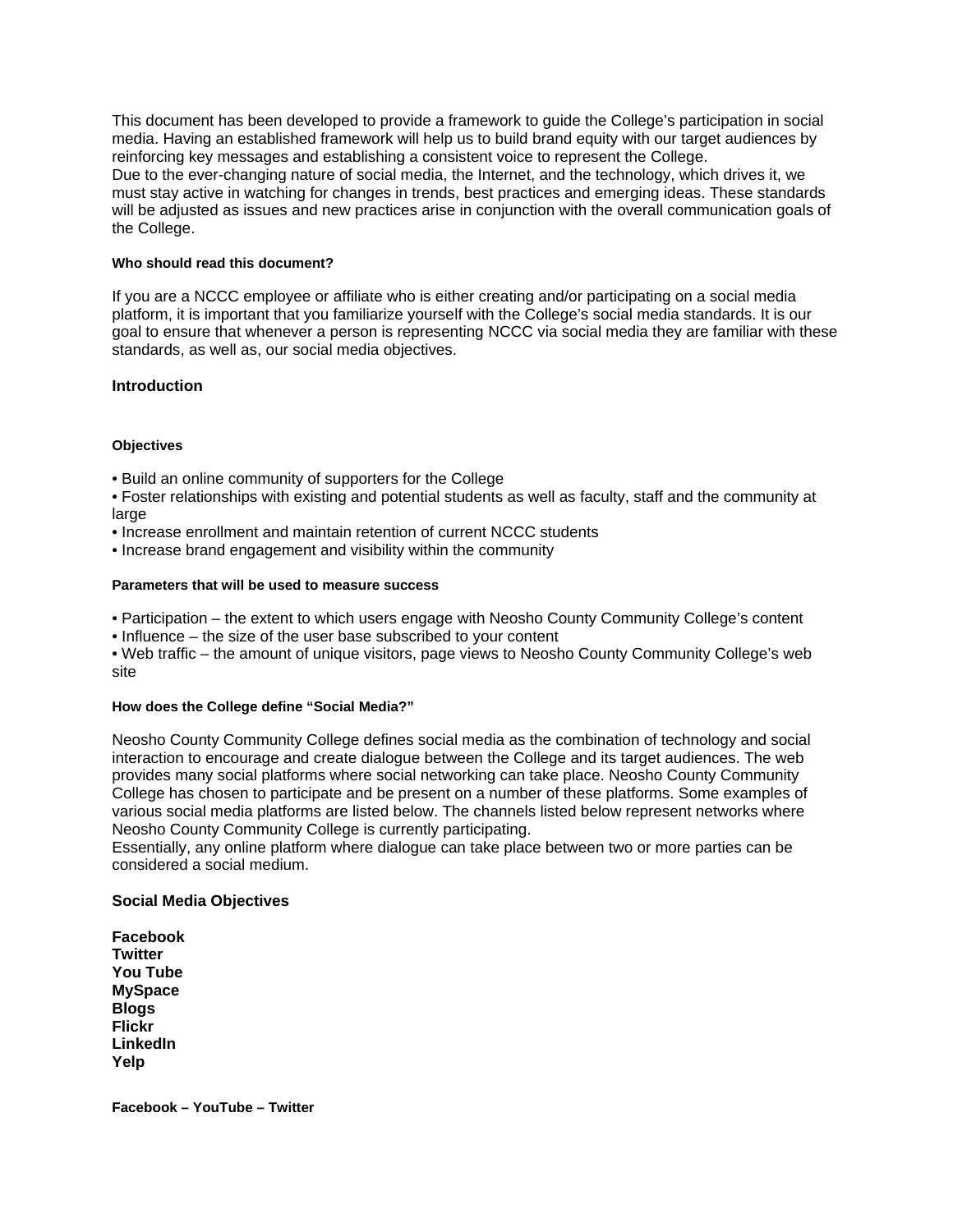## **Neosho County Community College Facebook Presence**

Neosho County Community College utilizes Facebook to provide communications and engage students in dialogue regarding life and education at Neosho County Community College. We have two primary pages in addition to several additional pages with a program specific focus.

## **NCCC's Institutional Page**

This page is the official representation for NCCC on Facebook. The content on this page is updated daily to promote events, important information and stories of interest to the community of fans. This page is utilized to help us engage students, graduates and community members via dialogue about the importance of education and more specifically, the value of getting an education at NCCC.

## **N.C. Panther's Page**

This page is the official page for Peter Panther, the official Neosho County Community College mascot. This page is intended to bring Peter to life as a champion for students as well as a place to foster team spirit for NCCC.

#### **You Tube**

NCCC's official You Tube page. Here, you will find a range of videos related to life at Neosho County Community College. The goal of the page is to use a video, a popular medium, to create a more conversational and casual tone.

#### **Twitter**

Presently, NCCC has the following twitter handles: ?

## **Which Platforms are Neosho County Community College Present on?**

When approaching social media there are a number of common questions and best practices that can guide the process of community building with social media.

#### **Tips, Tricks and other Tidbits**

#### **Facebook Tips and Best Practices**

• **Be relevant and interesting** – Publish valuable and relevant content that is useful to our audience.

• **Have a policy in place** – Clearly state policies somewhere on the page or via a link from the page. Having a policy that states that offensive items will not be tolerated is crucial. That said, deleting comments that might be critical of NCCC is not generally advisable. It is much better to respond or allow another member of the community to respond and sometimes to ignore than to delete. For communities to develop trust, it is important that users feel that you are willing to listen to concerns and able to allow for difference of opinions. Remember, social media is for conversation and discussion. Facebook administrators should feel confident to steward discussions on a range of topics. Facebook page administrators should feel prepared and confident to steward conversations on a variety of topics and should get input from a trusted advisor when unsure how to effectively respond to any topic.

• **Don't just talk to yourself** – Participation is key in the development of a community using social media. Ask questions, encourage interaction allow fans to contribute to your fan page. Be sure to select topics that will spark some feedback and discussion. Doing so provides Neosho County Community College the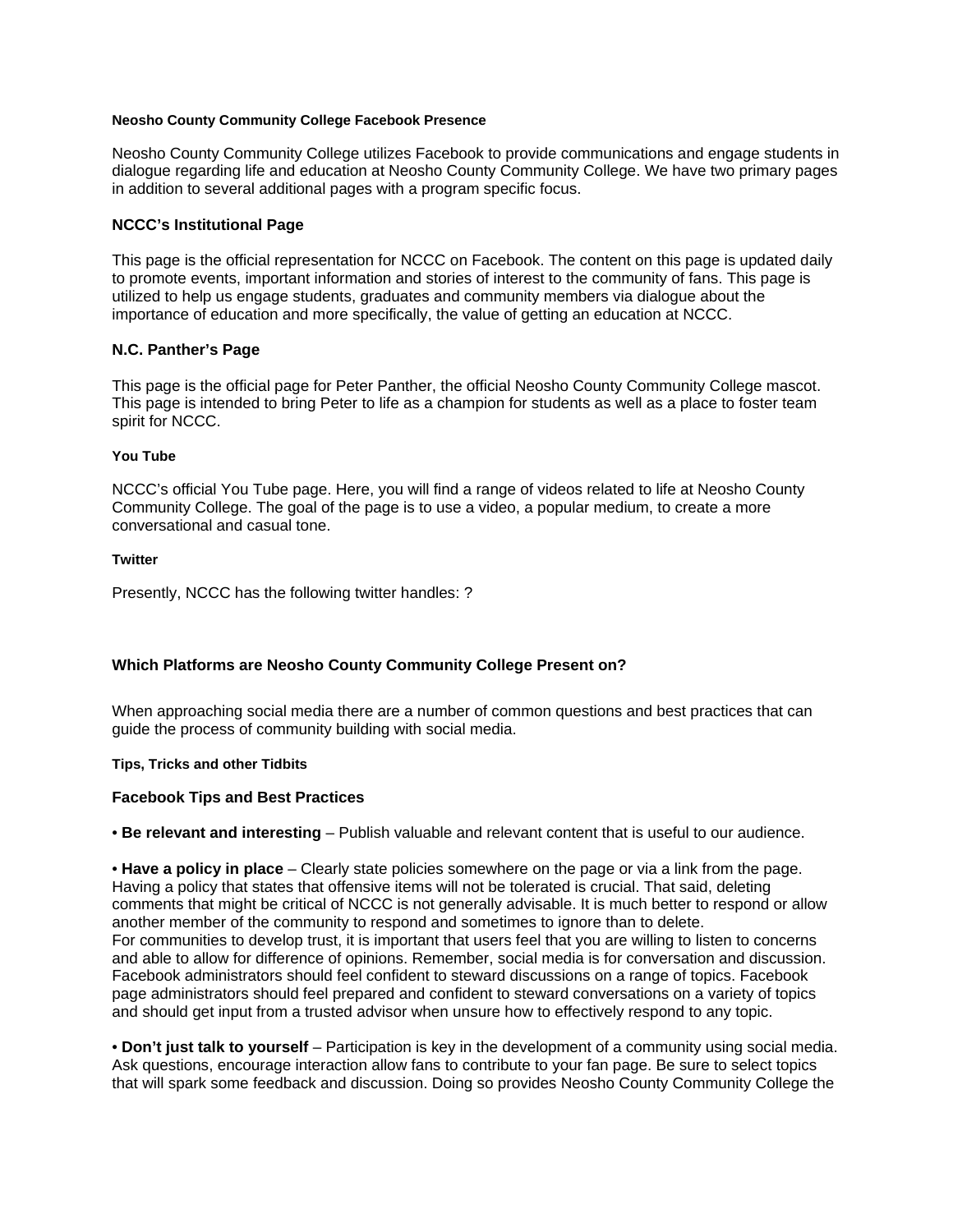opportunity to learn what matters to our fans. The more freedom we provide for fans, the more they will feel at home in our on-line communities.

• **Be real** – Social media is all about being authentic and honest. Our goal is to be honest and upfront about who we are as a College. Social media provides an opportunity for us to have a real two-way conversations with users in a social setting where people have chosen to connect with us.

• **Pay attention** – Social media is a real time communications channel. Often the best moment for response has passed in a matter of hours. Our goal is to monitor conversations (listen) about our brand and respond in a timely manner. Offering a response makes fans feel as if we really are listening and care enough to address their questions or concerns.

• **Don't get lazy** – Update frequently. Find a happy medium where fans are engaged but not turned off.

• **Share** – If you see a news article that would be interesting and relevant to your fans, share it. If you notice something on campus that you appreciate share it. If you are curious what students think – ask!

# **FAQ Section**

## **What should you do if you want to create a presence for your department, event or group on Facebook?**

If you are a representative of a Neosho County Community College department, program or organization, we encourage you to be involved in social media and want to do all that we can to support your efforts. Ideally, we can be executing on a concerted social media effort where the College's social media activities benefit those of individual programs and vice versa.

In order for a program to have a social media presence that is officially recognized and promoted by the College, the program must agree to follow the standards outlined in this document. When your social media presence is approved by the College, it will also be posted on the Colleges website under official media profiles.

## **Official Recognition of Social Media Profiles**

Neosho County Community College departments and programs may be included on the NCCC Social Profile Index after creating a social media profile and complying with these standards.

## **Neosho County Community College Online Interaction Policy**

Neosho County Community College is excited to participate on social media and other online channels with students, staff, friends, and community members – welcome!

By participating on social media profiles and websites officially administered by Neosho County Community College Community

College, it is understood that user-generated content on college social media profiles or websites does not reflect the opinion or interests of Neosho County Community College or its officers and must not be inappropriate in nature (see below). All participation and user-generated content appearing on Neosho County Community College social media profiles is subject to this agreement.

We ask all participants on Neosho County Community College social media profiles and websites to act appropriately and respectfully with the other participants in our online community. We ask that all participants on NCCC's social media profiles refrain from derogatory content, which includes, but not limited to, content which is illegal, blatantly profane, violent, sexual, pornographic, discriminatory, or otherwise defamatory.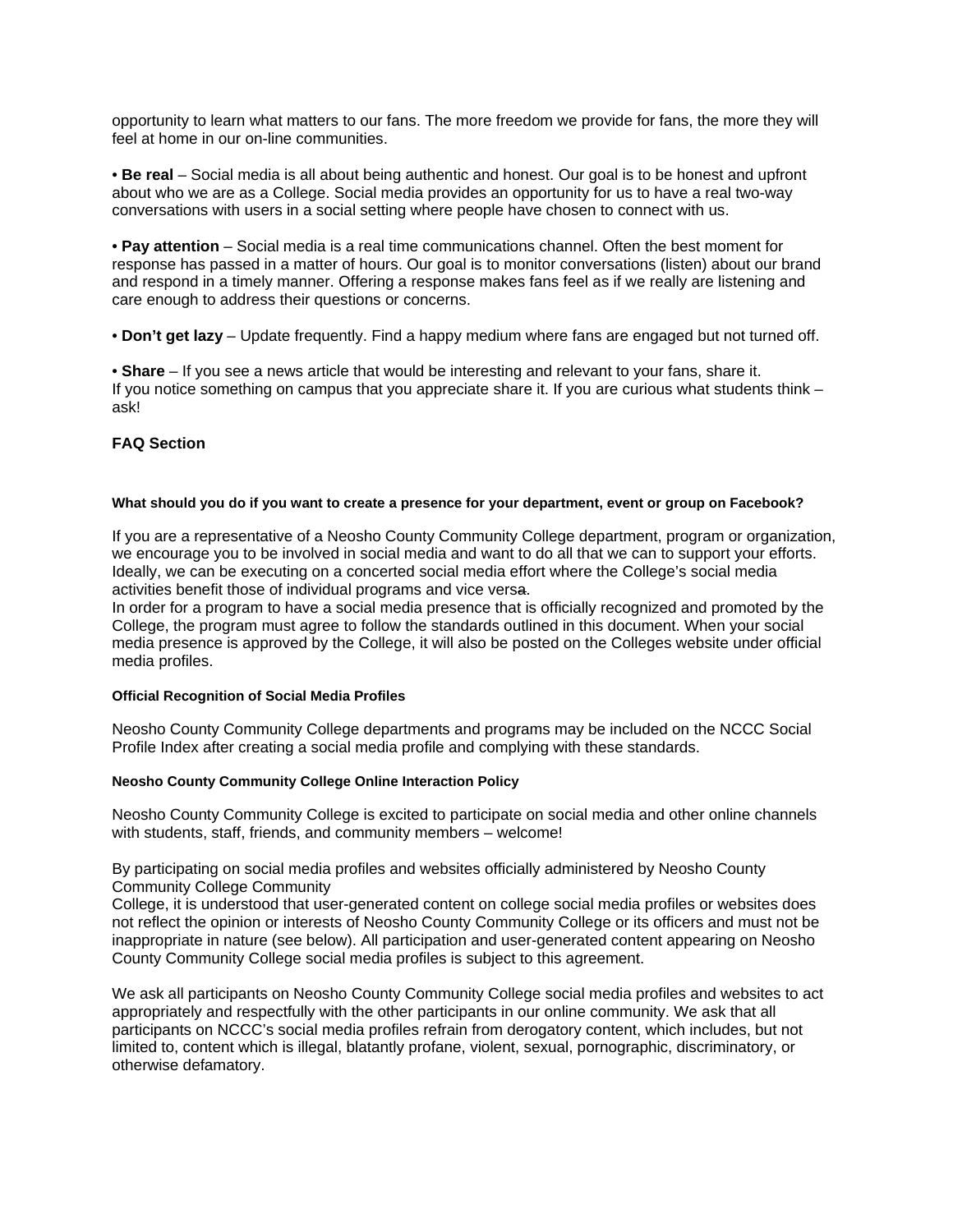Content that is considered spam, commercial, or intended to sell, advertise, or promote goods, services, organizations or individuals is also deemed inappropriate.

All content deemed inappropriate will be removed at the discretion of a Neosho County Community College online administrator.

All content posted on pages and websites administered by Neosho Community College is subject to applicable copyright laws. Users may only post content of which they are the owner(s) or have written or licensed permission from the copyright owner to share the content (i.e. under an attribution Creative Commons license).

Neosho County Community College accepts no responsibility or liability for any data, text, software, images, videos, messages, audio, or other content, which is generated by and posted publicly by users other than Neosho County Community College in its official capacity. Neosho County Community College accepts no liability or responsibility whatsoever for the content of any target third-party site linked from this page.

## **How can my program be involved?**

Neosho County Community College reserves the right to amend or modify this agreement at any time. All modifications are effective on the revision date. Neosho County Community College is not required to notify individuals who follow or "like" pages, profiles, or websites for changes to become effective. Neosho County Community College thanks you for your participation in creating a safe, respectful, and vibrant community. We look forward to sharing with you!

In the event of a crisis concerning a post of a comment, video, picture or Tweet that contains derogatory content on a social media page that represents Neosho County Community College, we have developed the following policy for approaching the situation. If you are unclear as to what kind of action to take, please contact Tim Jones or consult with another Social Media Administrator.

## **Removing A Facebook post**

It is best to respond in the thread of discussion rather than create a new post.

Posters may accuse the college of censorship. In the event that this occurs, a response can be provided that states the following:

"NCCC adheres to the Statement of Rights and Responsibilities provided by Facebook. We only remove posts that are in violation and threaten the safety of discussion in this forum."

• Provide the link: http://www.facebook.com/terms.php

## *Please Note:*

*Try to find ways to vary the language of the quote above so it doesn't sound too prescribed. Remember, social media is conversational.* 

#### **Steps to consider before removing a post:**

- 1. Determine that a violation of Facebook policy has occurred
- 2. Take a screen grab of the post (hit command shift 3 on a Mac or PC and the image will be automatically saved to your desktop)
- 3. Print the post and physically mark up the actions taken (actions listed in steps 4 and 5)
- 4. Report the author of the post
- 5. Delete the post
- 6. Send any history of actions taken to Tim Jones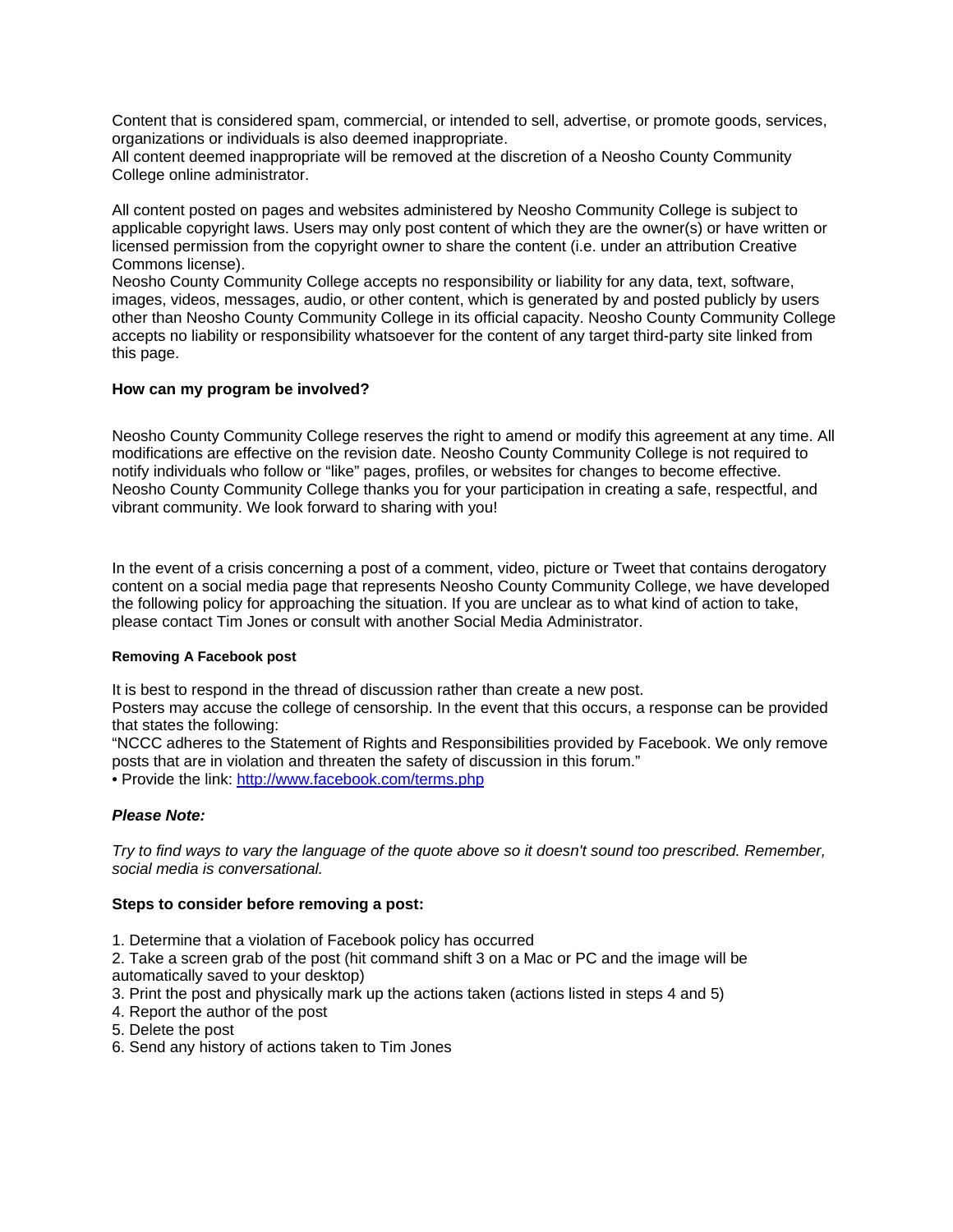#### **Transparency**

In the world of social media everything happens in real-time at lightning speed. Even if a post is removed or changed chances are that many posters have seen the post. It is important that there is a sense of transparency on all Neosho County Community College Social Media pages and accounts.

## **Tips on Transparency:**

1. If asked, be sure to identify yourself as a Neosho Community College Social Media Representative. This will insure that the perception of something being hidden does not occur.

2. Let the social community discredit individuals who post questionable opinions.

3. Do not delete a post unless it contains derogatory language or pictures focused at a religious group, ethnic group, or gender.

## **Neosho Community College Crisis Management**

#### **How do you avoid a crisis?**

It is not always possible to avoid a crisis, but here are some helpful hints that can at least enable you to catch it early on.

**Monitor** – It is important to monitor your social media pages on a daily basis. This will insure that you are alerted of any issues.

**Develop** – Create a list of your contributors and communicate with them regularly.

**Plan** – In the event of a crisis be sure to have a plan in place, know where the Rights and Responsibilities information for the College is housed so that you do not have to search for it. Most importantly, in the event of a social media crisis, remember to stay calm, think through your strategy before responding and if you are unsure of what to do, contact Tim Jones or another Social Media Administrator for advice.

Neosho County Community College has established standards as all department and program communications are extensions of the overall college communication efforts. When browsing the web or participating in social media, Neosho County Community College visitors experience NCCC as a whole whenever interacting with any NCCC entity, be it the main NCCC homepage or a department's Facebook profile. Individual departments and programs are representative of the entire college experience, and vice versa.

Because of this inclusive organizational view held today, it is imperative to coordinate efforts with every unit of the institution and develop strategies to maximize a visitor's experience with any NCCC entity both on and offline. These online communication standards supplement the overall college marketing plan and seek to coordinate communications and messages and increase their effectiveness.

The overall goal of communication on the web and on social media is to develop a community and foster relationships with NCCC visitors. To encourage an overall "NCCC" experience, common branding, communication elements, and structure must be followed. This will help ensure a pleasurable experience by visitors who are seeking information or are interested in communicating with NCCC. Disconnected, irrelevant, unplanned, and contradictory messages are frustrating and encourage abandonment from college interaction and communication. These standards seek to provide relevant, connected, and valuable information to NCCC's audiences. Happy audiences and well-connected communities can lead to great returns.

#### **Infrastructure**

**Page structure**. All websites and social profiles must adhere to the sponsor's terms of service (e.g.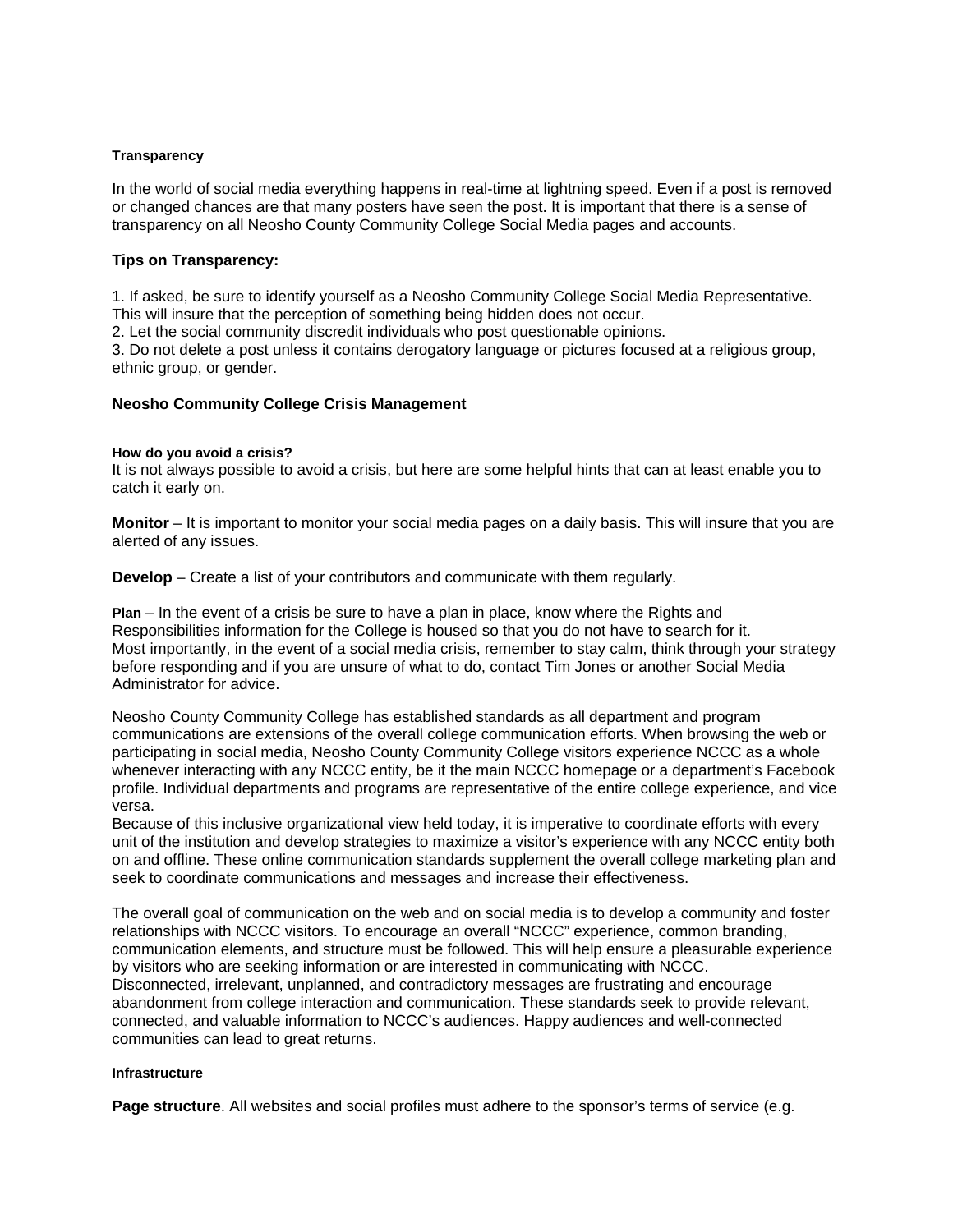Facebook pages must adhere to Facebook's terms of service). Specific infrastructure considerations:

**Facebook:** All unit and departmental social profiles must be Fan Pages, not groups or profiles. Individual, personal profiles for organizational use are against Facebook's terms of service. Neosho County Community College requires Fan Pages as they are open, non-selective of membership, easy to administer, and easily integrated into other college pages. Pages also provide a comprehensive analytics package on viewers and fan involvement that can be used to improve the page.

**YouTube**: Departments and programs are encouraged to create YouTube channels only if they are able to regularly update the channel with new content (recommended: 1 video every 6-8 weeks).

**Twitter**: Departments and programs are encouraged to create Twitter profiles and tweet on content valuable to their target community. Department and program Twitter feeds should follow other NCCC departments to encourage increased audience participation.

**LinkedIn**: Departments and programs at Neosho County Community College are not permitted to create departmental profiles on LinkedIn, but may form groups and discussion communities.

**Open information**. All official college profiles are intended to be non-exclusive and open for viewing.

Avoid making information private or having a membership required to view information.

## **The Standards**

**Linking and connection**. For social media to be most effective within the Neosho County Community College network of profiles, it is imperative for departments and programs to link between all of their profiles, their departmental website, the main college website, and the main college profiles. Many social networks have spaces for more information, websites, favorite pages, and other ways to promote other links. Many users who find social profiles are interested in both the department's page and other information. Making NCCC information hyperlinked and easy to find encourages engagement and leaves visitors more informed and satisfied. We're in the business of providing valuable info to our visitors!

**Unique URLs**. Many social profiles allow for the creation of a unique link or URL to the page. If given the opportunity, departments and programs should create a unique URL for their profiles. When choosing a URL, make sure to include both the word "Neosho County Community College" and some identifying keywords of the department or program.

## **Operation**

**Administration**. At least two administrators should be appointed to each social media profile or website. At least one must be a Neosho County Community College Community College staff member or faculty. Students who serve as administrators should understand these standards and proper action on the web. Upon departing Neosho County Community College, it is the responsibility of a profile or site administrator to find an appropriate replacement.

**Moderation**. Departments and programs must develop terms of use which detail allowed user generated content, moderation processes, and grounds for deleting inappropriate material. Departments and programs are responsible for content posted on social profiles and websites.

**Planning**. Departments and programs should develop a general plan for communication on social profiles, including answering the following questions:

- Who are we talking with on our profile?
- What do our fans want to hear or see?
- Who is responsible for posting?
- To what should we reply and how often should we reply?
- How often should we post content?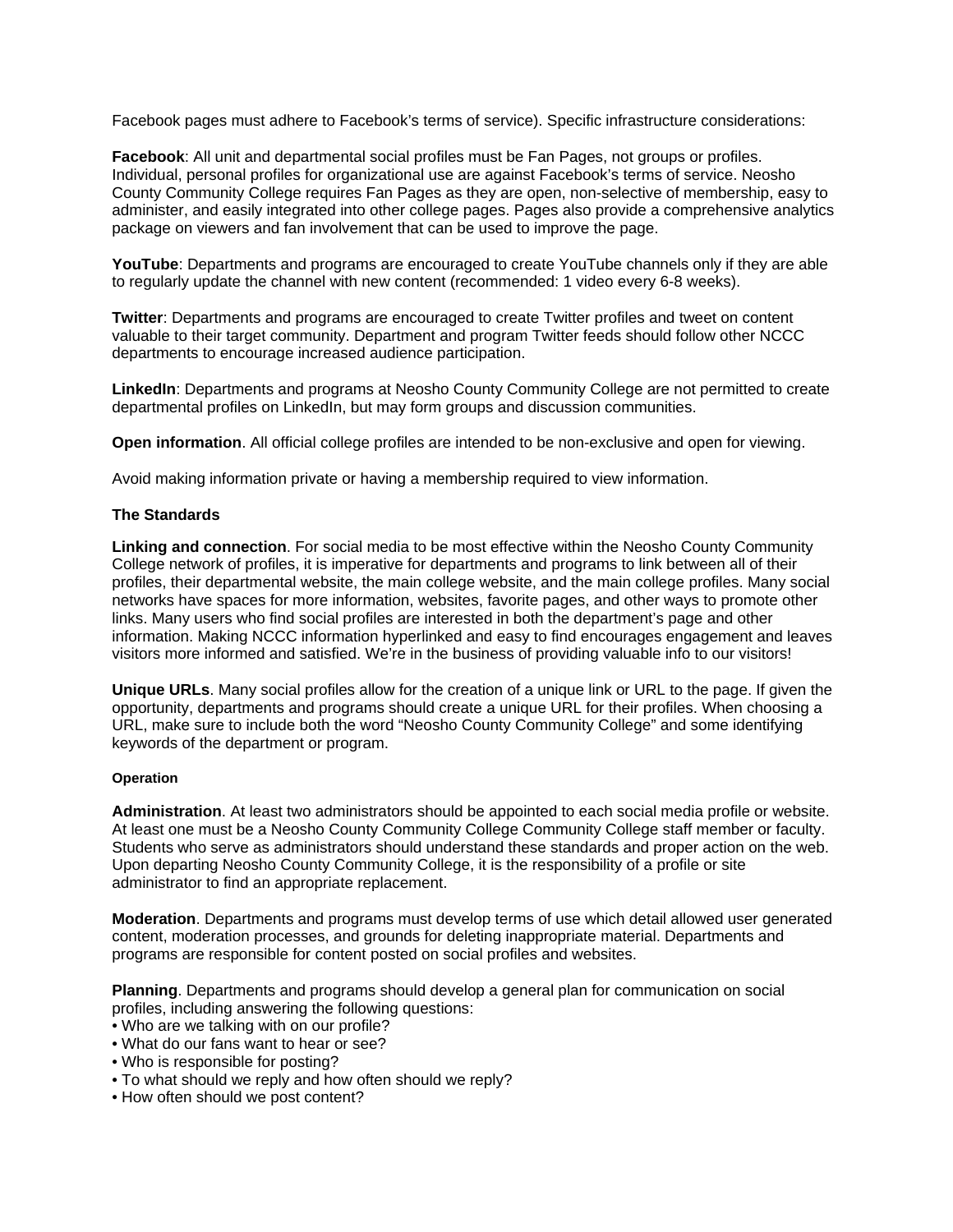- Who will the administrators be?
- How will we promote our profile?
- How will we know our profile is successful?

## **Logos and Titles**

**Logos and profile images**. Use of the Neosho County Community College Community College "NC or panther" logo is reserved for the official college social media profiles and their respective profile images. Departments and programs are encouraged to adopt a Neosho County Community College Community College or departmental logo as a profile image to increase brand awareness.

As outlined in the Logo and Graphic Standards from the Neosho County Community College "in most cases, the Neosho County Community College logo is the official mark of the college and should be used to represent college departments and programs."

To encourage brand awareness, pictures of a single individual or groups as a departmental profile image are not appropriate.

**Titles and profile names**. It is important to appropriately name social media profiles, both to encourage search engine optimization and to avoid confusion with other Neosho County Community College entities. Be sure to identify Neosho County Community College as well as the individual department or program when creating a profile name. Do not use the term "NCCC" or other acronyms in a title or profile name. Do not use the same or closely similar titles to other Neosho County Community College departments and programs. Because profile names can not be changed in some instances, it is recommended that page administrators request the approval of Tim Jones, or the Marketing Committee.

## **Sample profile name:**

Neosho County Community College – Marketing and Public Relations The above naming model is a safe way to ensure search engine optimization and compatibility with other departments and programs.

#### **Posting and Content**

**Types of content**. Departments and programs are encouraged to create content of all types on social media profiles. Multiple forms and styles of content engage audiences. The primary forms of content delivered via social media are as follows:

**Text** – Website copy is generally informative in nature. Blog entries, notes, and longer documents can spark conversation and ideas. Comments, posts, and status updates are meant to be quick and easily read. Many resources exist on posting successful, appropriate, and valuable text content.

**Images** – Photos are the most engaging type of content across social media networks garnering more clicks that video. Photos, graphics, and other pictures are a great way to visually communicate and show what your department and program is all about. Photos of events, classes, programs, facilities, and other fun items can provide value to fans. *Recognizable images of people must have a release waiver by the person in the image to be posted and tagged.*

**Audio** – Podcasts, interviews, music, and other audio is considered good content for audiences.

**Video** – Multimedia is highly popular content on the web. Videos that highlight events, programs, people, ideas, or courses are great ways to reach out to audiences and provide value. Even simple video recorders can be used to send a message today. Some post-production or scripting during the video provides some extra quality which viewers will enjoy. *Make sure to gather talent release forms for all recognizable individuals appearing in videos.*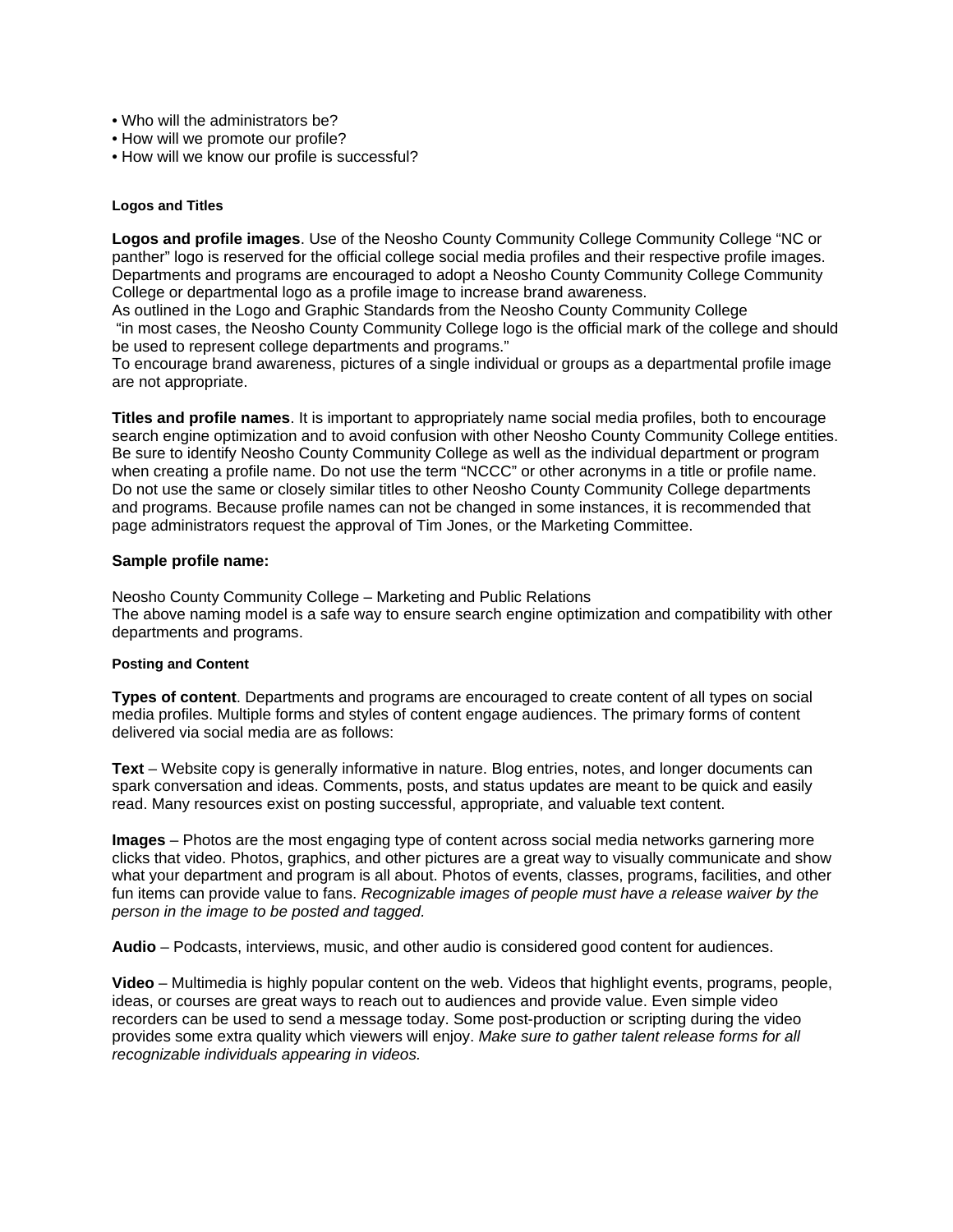**Value**. The goal of social media is to provide valuable content and conversation to audiences. The result of delivering value is usually connected audiences, improved relationships, and a strongly developed community of fans.

In all communications, try to provide value to the audience and offer incentive to participate and engage with the department or program.

**Comments and conversation**. All administrators on social media profiles speak on behalf of Neosho County Community College. It is important to avoid posting personal claims, observations, or opinions under the name of the college, a department, or program. Identification of individuals who are administrators is important when necessary. It is not necessary to hide or conceal one's identity when promoting Neosho County Community College

on social media profiles. Transparency and open disclosure when discussing events or programs will gain respect with fans and the community.

The best way to think about interacting online is to be a person and be social. The same rules of human interaction and conversation exist on social media! Be respectful, be fun, be conversational, and don't hog the conversation (meaning, provide value to the fans instead of talking about yourself the whole time!)

It is important to engage in conversation with fans and audiences when interacting with social media profiles; they expect the "social" in social media. Frequently, fans and visitors may leave comments, questions, replies, or other messages. Promptly reply and communicate with these individuals – by doing so, departments and programs can develop important relationships and valuable trust with their fans and audiences. If an answer to a question is not known, it is best to research the answer or direct the commenter in the right direction.

Developing processes and strategies to regularly monitor and reply to comments will establish departments and programs as highly interactive, encouraging audiences to develop relationships with the department or program.

**Ownership rights and copyright**. By posting content on social media profiles, departments and programs affirm that they own or have the right to post and display that content. It is essential to attribute all images, multimedia, and textual content to the original author or owner, providing a web link whenever possible.

All images and video which depicts individual people in a recognizable way require collection of a photo release form from each person in the photo or video.

Departments and programs must comply with all copyright and intellectual property law.

## **Privacy**

**Privacy**. Audiences expect and require confidential and private matters to remain that way. Never reveal personal information about people such as current locations, home addresses, phone numbers or other information about a student, faculty member, employee, or other community member in any fashion. Never reveal confidential, proprietary, or otherwise private information about any person, organization, or Neosho County Community College and its students, employees, or alumni.

Information provided publicly by an individual on social media profiles, comments, and websites are sharable (such as first and last names, especially if they actively participate on your page), but try to avoid using more than an individual's first name unless given permission to share on social media sites. Be mindful of existing federal laws such as HIPPA and FERPA which prohibit disclosure of certain personal information. In addition, remember to practice good ethical judgment.

If permission is given through an official Neosho County Community College photo release, departments and programs may tag photos, videos, and other items to individual users or groups. Tagging can potentially engage and invite others to participate with Neosho County Community College social media pages.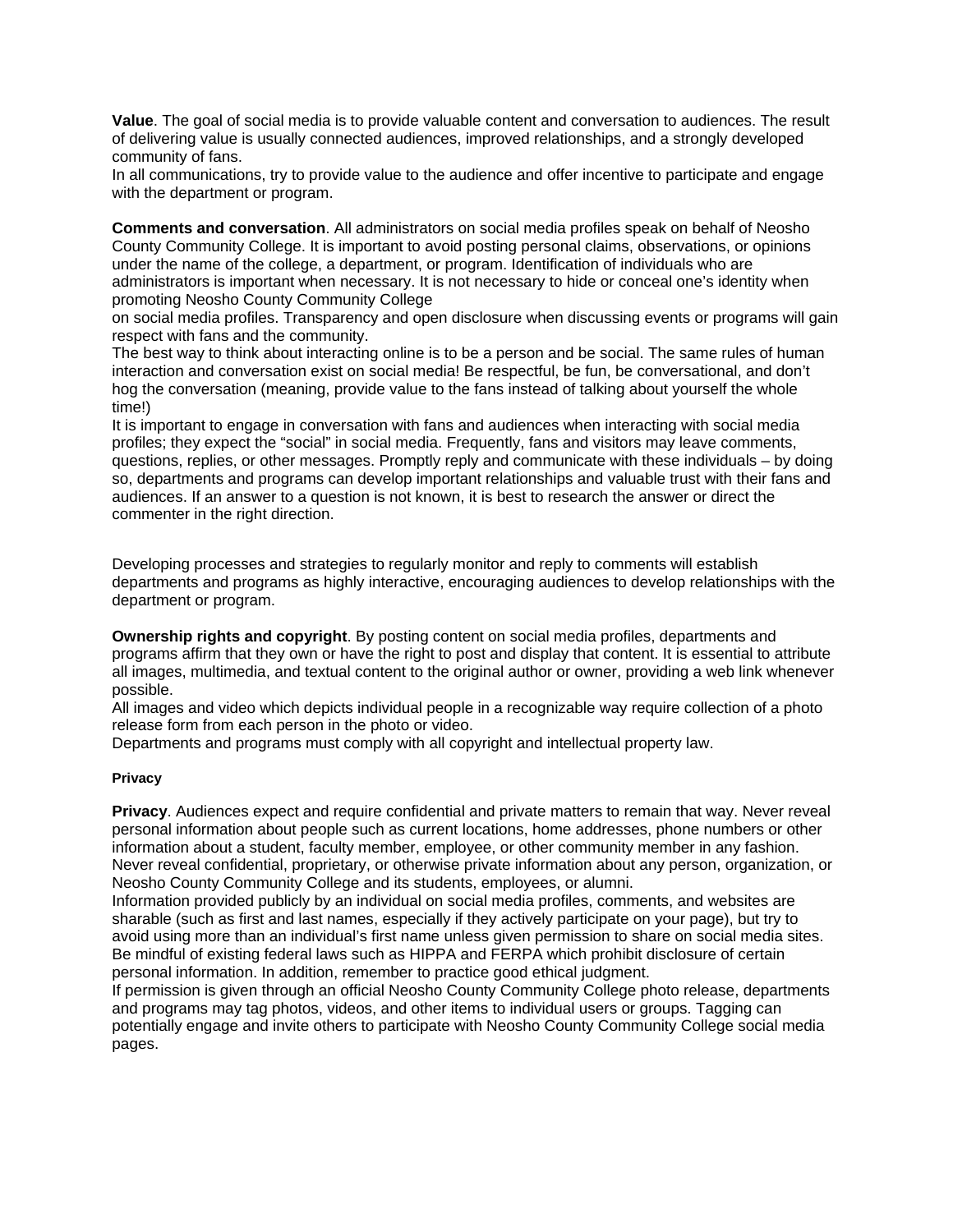## **Step 1.**

Email Tim Jones from the Neosho County Community College Marketing Committee to discuss your Facebook needs and determine if it would be best to incorporate your department or event into the main page or if it will be best to create a new fan page to achieve your goals. It's important to consider your overarching goals, have representative administrators and a strategy in place before publishing a page.

# **Step 2.**

Determine what type of page is best for your goals. Should I set up a Facebook Group or Fan Page?

**Fan Pages** – are designed to be brand profiles and typically created by the official representative organization. They are dynamic and media-rich, and allow HTML, Flash, and embedded applications. They support updates from external blogs and can be promoted with Facebook Ads. Content posted to fan pages appears in the Facebook news feeds of fans and can be a powerful way to provide updates and share relevant information with friends.

# **Setting up a Fan Page**

• Go to http://www.facebook.com/pages/create.php to start your Facebook page.

• Here you need to select whether your Facebook page is the category of a, "Local Business," "Brand, Product, or Organization," or "Artist, Band, or Public Figure" and type the name that you wish Facebook visitors to see when they visit your page. And remember, you cannot change the name after you set up a fan page so make sure you select the name you want.

• After signing an electronic signature, your page is all set up and the next step is to upload content and photos.

**Groups** – unofficial brand communities started by social network members. A Facebook group can be created by anyone for discussion and networking around any topic. There is little room for customization allowed on group pages as well as different communication policies. Groups fewer than 5,000 members and group administrators can send messages to all members that will appear in their inbox. Administrators can also restrict access to members of the group. Unlike on the fan page, posts and discussions that occur on group pages do not get published outside of the group.

## **Setting up a Group**

• Go to http://www.facebook.com/groups/create.php

• Group name: fill in your desired group name. This is what will appear on the site will be used by the public to identify the group.

• Network: Choose your desired network. Options range from Global to local and networks that you individually belong to.

• Description: Include a brief description of your group. Give any information about your group that may entice people to join.

## **Steps for setting up a presence of Facebook:**

• Group Type: Choose the category that you believe your group would best fit in (i.e. Business, Student Group, Just for Fun, etc.). Then select a more narrow field from the examples of the group type (i.e. Community Groups, Academic Groups, etc.).

• Recent news: (not required) if you wish to include any recent news that may interest the members of your group include it here.

• Upload photo: Here you can upload a JPG, GIF or PNG file.

• Website: If the group you are creating already has a preexisting website, you can add the URL address to direct people for more information.

• Access: You are able to decide what level of access and security you want the group to have.